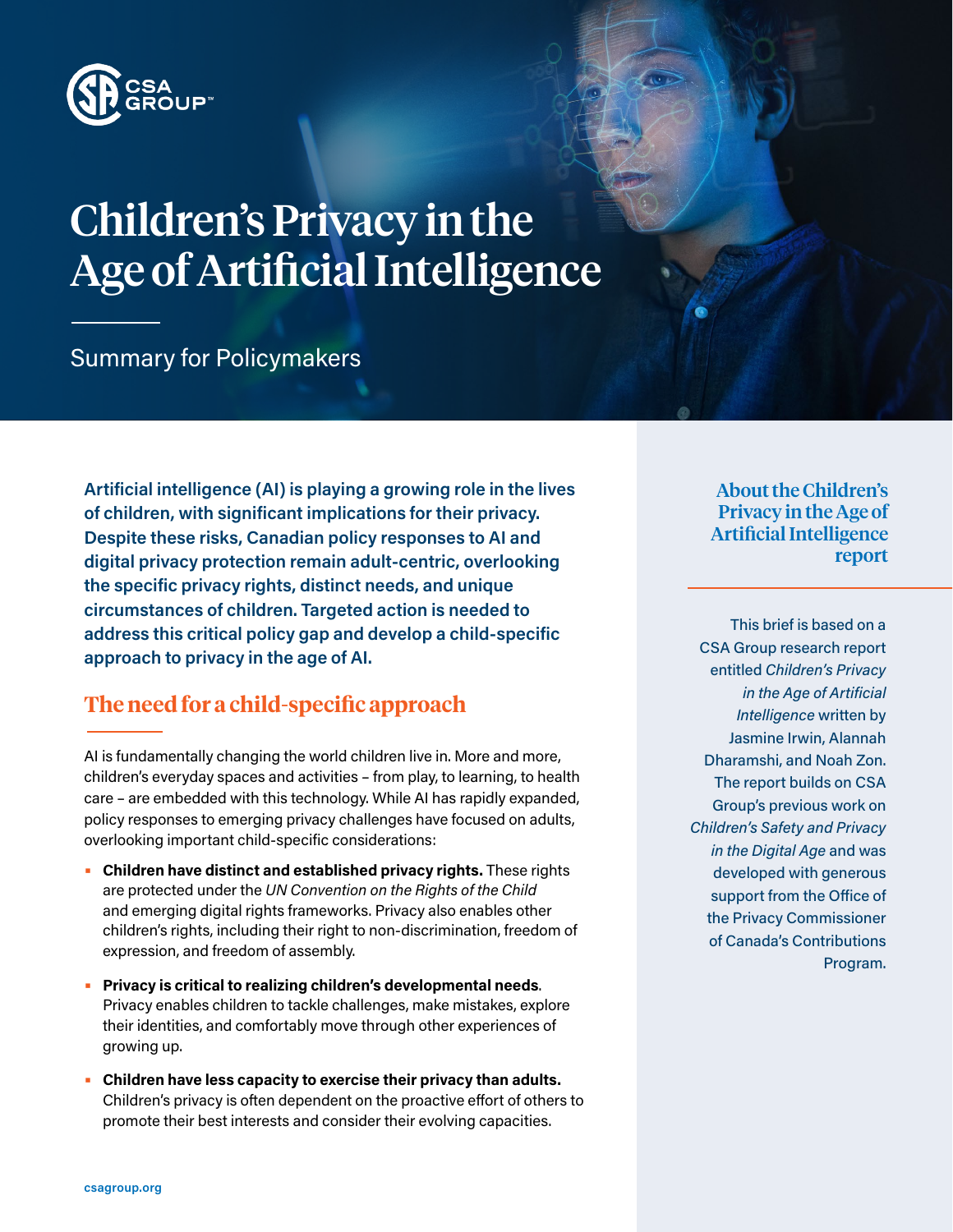Summary for Policymakers

Just as children's privacy rights, needs, and circumstances differ from adults, the privacy risks from AI may have heightened impacts for children's present and future lives:



**• Data risks:** AI requires data to learn and improve, incentivizing the mass collection of data. The sheer magnitude and scope of data collected about children today is unprecedented and poorly regulated. Children's data captured and processed by AI systems may include sensitive information. This data can be shared or sold to third parties and may follow children into adulthood.

**• Function risks:** AI applications often use data in ways that infringe on children's privacy and autonomy. AI functions like surveillance, profiling, decision-making, and inference are already commonly used in children's lives, generally in "low-stakes" applications like targeted online ads. However, AI functions are increasingly being deployed in "high-stakes" applications like university admissions, child protective services, and biometric monitoring.



**• Oversight risks:** AI can produce unfair, incorrect, or discriminatory outcomes for children using their personal information. The "black box" of AI can prevent humans from easily understanding or contesting how these algorithmic decisions are made. A lack of formalized governance or common standards for AI means that those who create, deploy, or profit from AI systems are currently subject to minimal transparency and accountability requirements.

## **The current policy landscape**

Governments and organizations across the globe are beginning to recognize and take action to address emergent privacy risks associated with AI. However, there has been minimal engagement with children's rights as a distinct issue. There is an opportunity for Canada to demonstrate international leadership on protecting and promoting children's privacy in the development of AI governance.

Canada is currently in the process of modernizing both of its major pieces of privacy legislation:



**• Legislation for commercial actors:** Bill C-11, if passed, would enact the *Consumer Privacy Protection Act*  (CPPA), effectively replacing many privacy provisions under the *Personal Information Protection and Electronic Documents Act* (PIPEDA), and enact the *Personal Information and Data Protection Tribunal Act.*



**• Legislation for federal public services:** The Department of Justice has launched a consultation and review of the *Privacy Act.*

However, to date, this overhaul of Canada's privacy landscape has not included meaningful attention on children's privacy rights, needs, and perspectives. Bill

C-11 mentions minors only once, and the discussion paper on modernizing the *Privacy Act* states that the government is not planning to consider "special rules", including for groups like children. **If unaddressed, this oversight represents a missed opportunity with profound implications for present and future generations of young Canadians.**